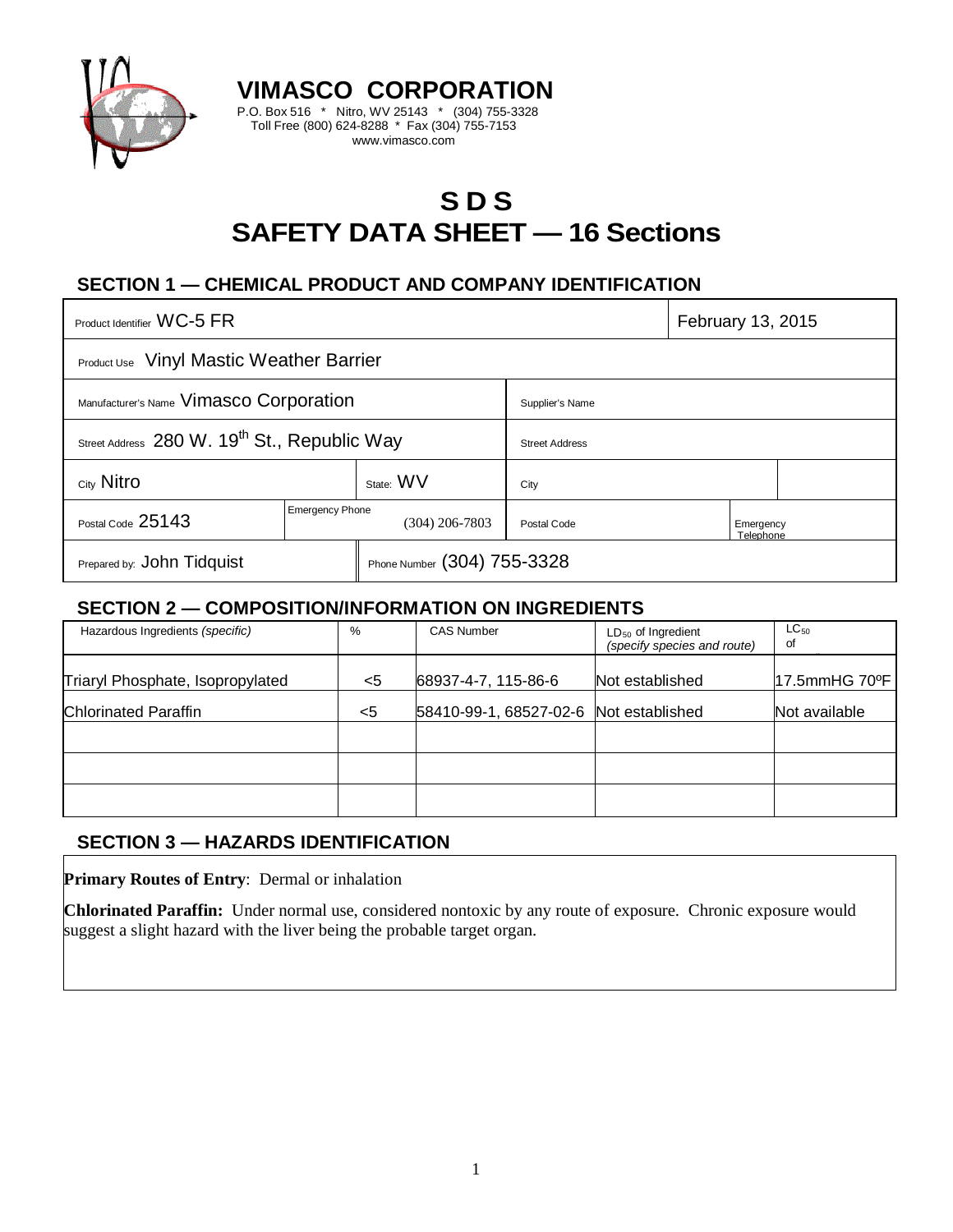#### **SECTION 4 — FIRST AID MEASURES**

**Skin**: Wash with soap and water

**Eyes:** Flush with clean water at least 15 minutes, if irritation persists, consult physician.

**Inhalation**: Remove to fresh air. If breathing is difficult, administer oxygen. If irritation persists, consult physician

**Ingestion**: Give two glasses of water, induce vomiting, consult physician or poison control center. Never give anything by mouth to an unconscious person.

## **SECTION 5 — FIRE FIGHTING MEASURES**

| Flammable<br>No.                                                                                                                                                                         | If yes, under which conditions?     |                                                  |  |  |  |  |
|------------------------------------------------------------------------------------------------------------------------------------------------------------------------------------------|-------------------------------------|--------------------------------------------------|--|--|--|--|
| Means of Extinction: Foam, Alcohol Foam, $CO2$ , Dry Chemical, Water Fog                                                                                                                 |                                     |                                                  |  |  |  |  |
| Flashpoint: No flash to boiling $212^{\circ}F$ (TCC)                                                                                                                                     | Upper Flammable Limit (% by volume) | Lower Flammable Limit (% by volume)              |  |  |  |  |
| Autoignition Temperature (°C)                                                                                                                                                            | Explosion Data: None known          | Explosion Data - Sensitivity to Static Discharge |  |  |  |  |
| Hazardous Combustion Products: None known                                                                                                                                                |                                     |                                                  |  |  |  |  |
| Product will not burn until water has boiled or evaporated. For dried film or residual solids, full protective equipment is<br>recommended, including self-contained breathing apparatus |                                     |                                                  |  |  |  |  |

# **SECTION 6 — ACCIDENTAL RELEASE MEASURES**

Spills should be collected for disposal; eliminate all ignition sources. Prevent material from entering drains, sewers and waterways. Spills may be slippery. Before drying product may be washed away with water; after drying, remove with a paint scraper or strong solvent.

### **SECTION 7 — HANDLING AND STORAGE**

Thoroughly cleanse hands after handling. Launder contaminated clothing before reuse.

Protect from freezing.

Do not use empty containers for potables or edibles.

Store indoors at temperatures of 40°F to 90°F. Do not store at elevated temperatures, as containers could pressurize and rupture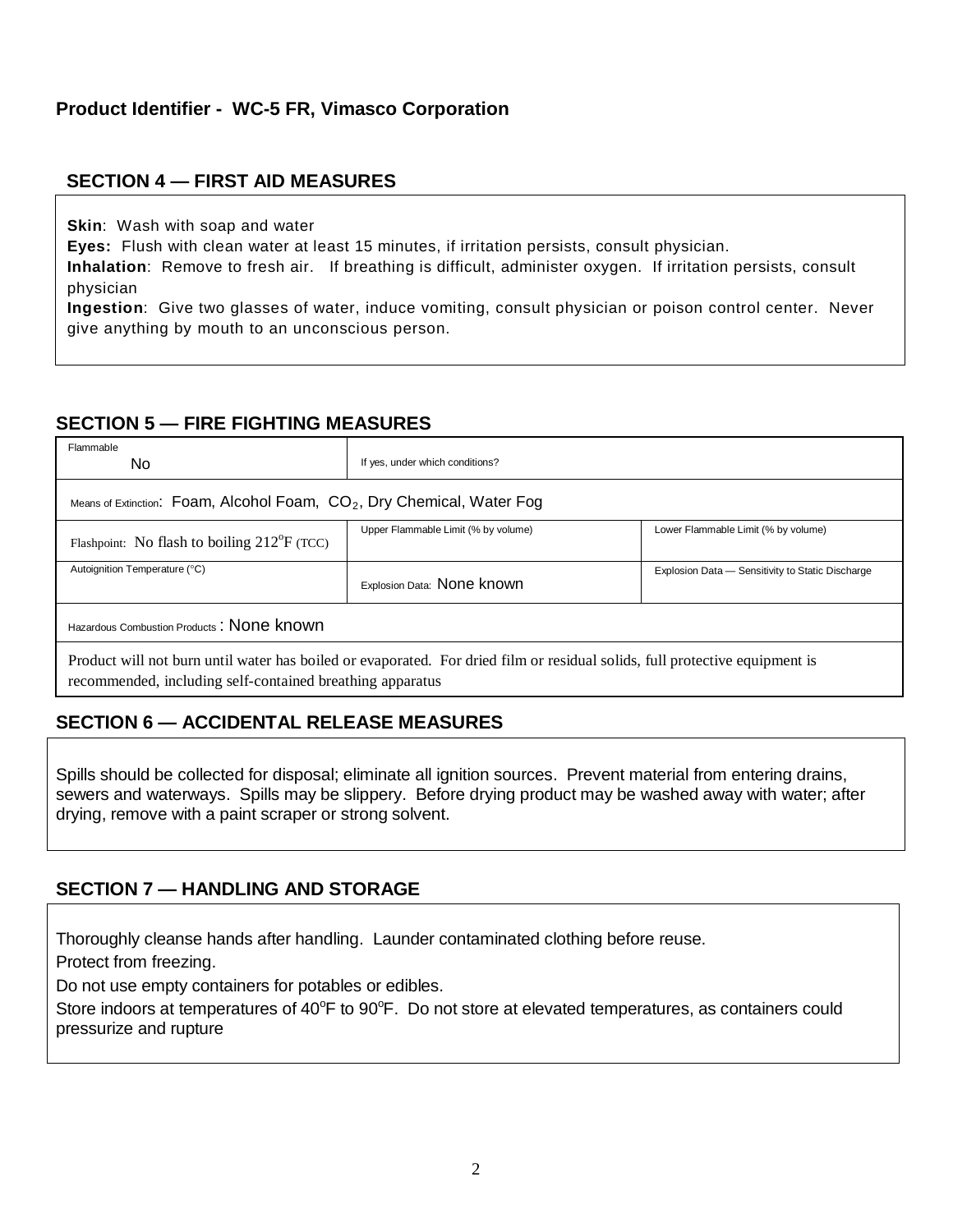# **SECTION 8 — EXPOSURE CONTROL / PERSONAL PROTECTION**

#### Exposure limits: Not available

In restricted ventilation areas, use approved chemical respirator, avoid inhalation of airborne particulates by using an approved respirator. General (mechanical) room ventilation is expected to be satisfactory. Supplementary local exhaust and respiratory protection may be needed in poorly ventilated spaces, or evaporation from large surfaces when spraying.

Personal Protection: Impervious gloves, goggles, face shield or other eyewear to protect from splash. Thoroughly cleanses hands after handling. Launder contaminated clothing before reuse.

### **SECTION 9 — PHYSICAL AND CHEMICAL PROPERTIES**

| Physical State: Paste consistency   | Odor: Mild latex odor                                   | Wt/Gal: 10.2 lbs.                                                              |
|-------------------------------------|---------------------------------------------------------|--------------------------------------------------------------------------------|
| Specific Gravity: 1.23              | Vapor Density (air = 1): $Lighter than air$             | Viscosity: Approx. 100,000 cps (spray grade);<br>approx 200,000 (trowel grade) |
| Evaporation Rate: Slower than ether | Boiling Point: 212 <sup>°</sup> F to 216 <sup>°</sup> F | Freezing Point : $32^{\circ}F$ (0 $^{\circ}$ )C                                |
| $pH$ 8.0 to 9.0                     | VOC (lbs/qal): $\theta$                                 | Volatile Volume: 50% (water)                                                   |

# **SECTION 10 — STABILITY AND REACTIVITY**

Chemical Stability: Stable

Avoid materials that are incompatible with water.

Thermal decomposition will yield  $CO$ ,  $CO<sub>2</sub>$ , HPO<sub>x</sub>, HCl, and short-chain hydrocarbons ; Thermal Decomposition Temp: 240°F (115°C)

# **SECTION 11 — TOXICOLOGICAL INFORMATION**

Not available

### **SECTION 12 — ECOLOGICAL INFORMATION**

Not available